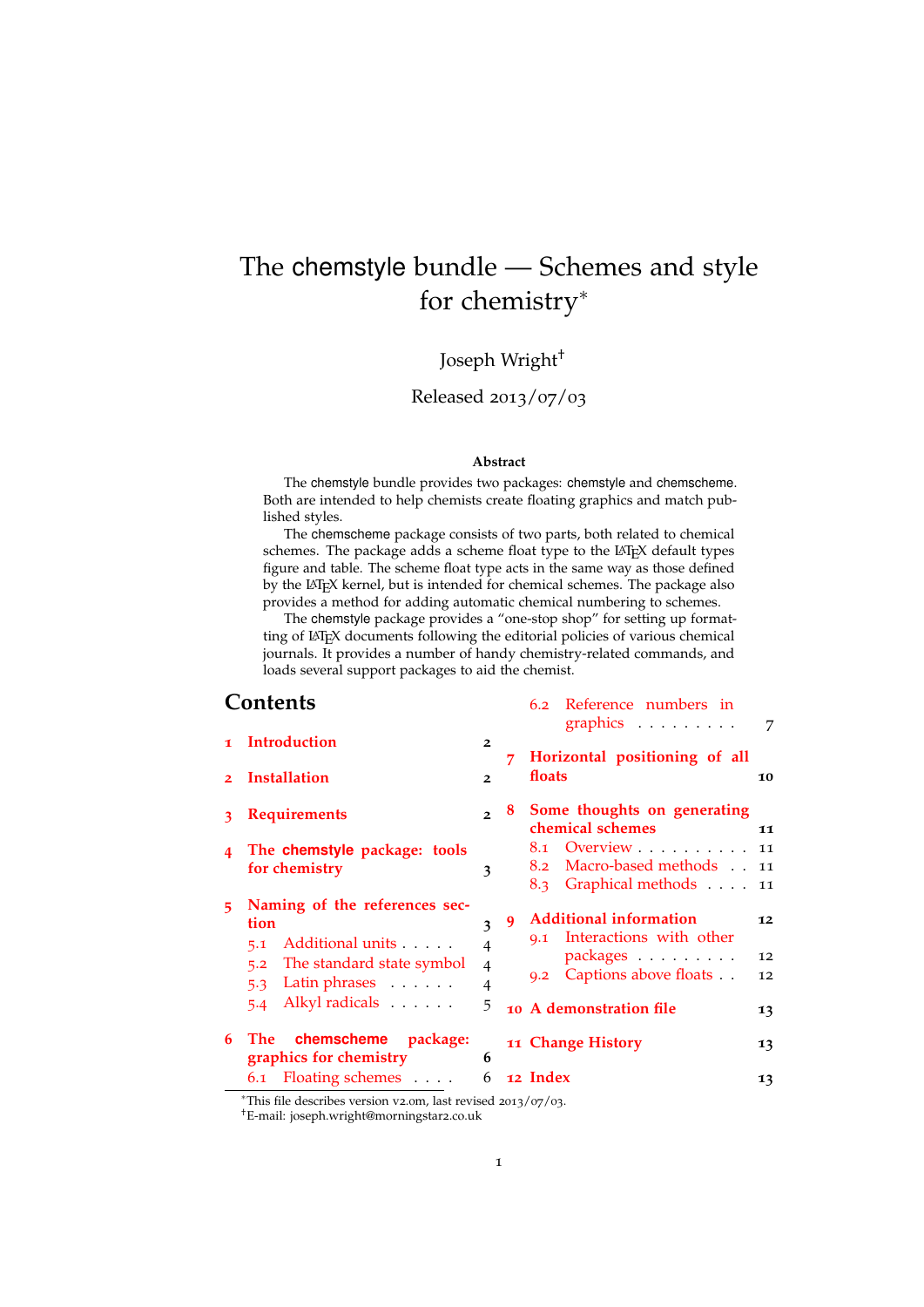## <span id="page-1-3"></span><span id="page-1-0"></span>**1 Introduction**

The chemstyle bundle consists of two parts. The first, the chemstyle package itself, aims to provide an easy and reliable method to set up various document parameters (such as caption formatting), simply by specifying the model journal. The package has also been designed to allow rapid addition of new journal styles. Each style definition is a separate file, and new styles can be added very readily. The formatting system provided by chemstyle are intended for writing a variety of documents. Thus, the stylistic changes made by the package do not seek to reproduce the appearance of printed journal articles. The package aims to be suitable for use in preparing drafts of papers, but also for writing reports, theses and so on.

The second part of the bundle is the chemscheme package, which is loaded automatically by chemstyle. chemscheme undertakes two tasks. First, it provides a floating scheme environment, which acts in the same way as the kernel figure and table floats. Secondly, it interfaces with either the chemcompounds or bpchem packages to allow automatic numbering of chemical compounds inside graphics.

This manual is written to cover both packages. All of the material is relevant to users of the chemstyle package. For those only using chemscheme,

## <span id="page-1-1"></span>**2 Installation**

The entire bundle is supplied with the TDS-ready ZIP file, chemstyle.tds.zip. Simply unzip this into your local texmf tree and run your hash program: texhash should work with recent versions of either T<sub>E</sub>X Live or MiKT<sub>E</sub>X.

To extract the bundle of files from chemstyle.dtx, run  $\text{pdfTr}X$  on chemstyle.dtx. This will produce all of the package files, and also README.txt. To extract the files and build the documentation, run (pdf)LHFX on chemstyle.dtx: you will need to enable "write18" if you compile in PDF mode.

## <span id="page-1-2"></span>**3 Requirements**

The chemstyle class requires the following packages:

- amstext (part of the AMS bundle);
- caption;
- either float or floatrow;
- kvoptions (part of the oberdiek bundle);
- either siunitx or SIunits (otherwise no units are defined);
- psfrag;
- varioref (part of the standard tools bundle): only loaded if not turned off;
- xspace (part of the standard tools bundle).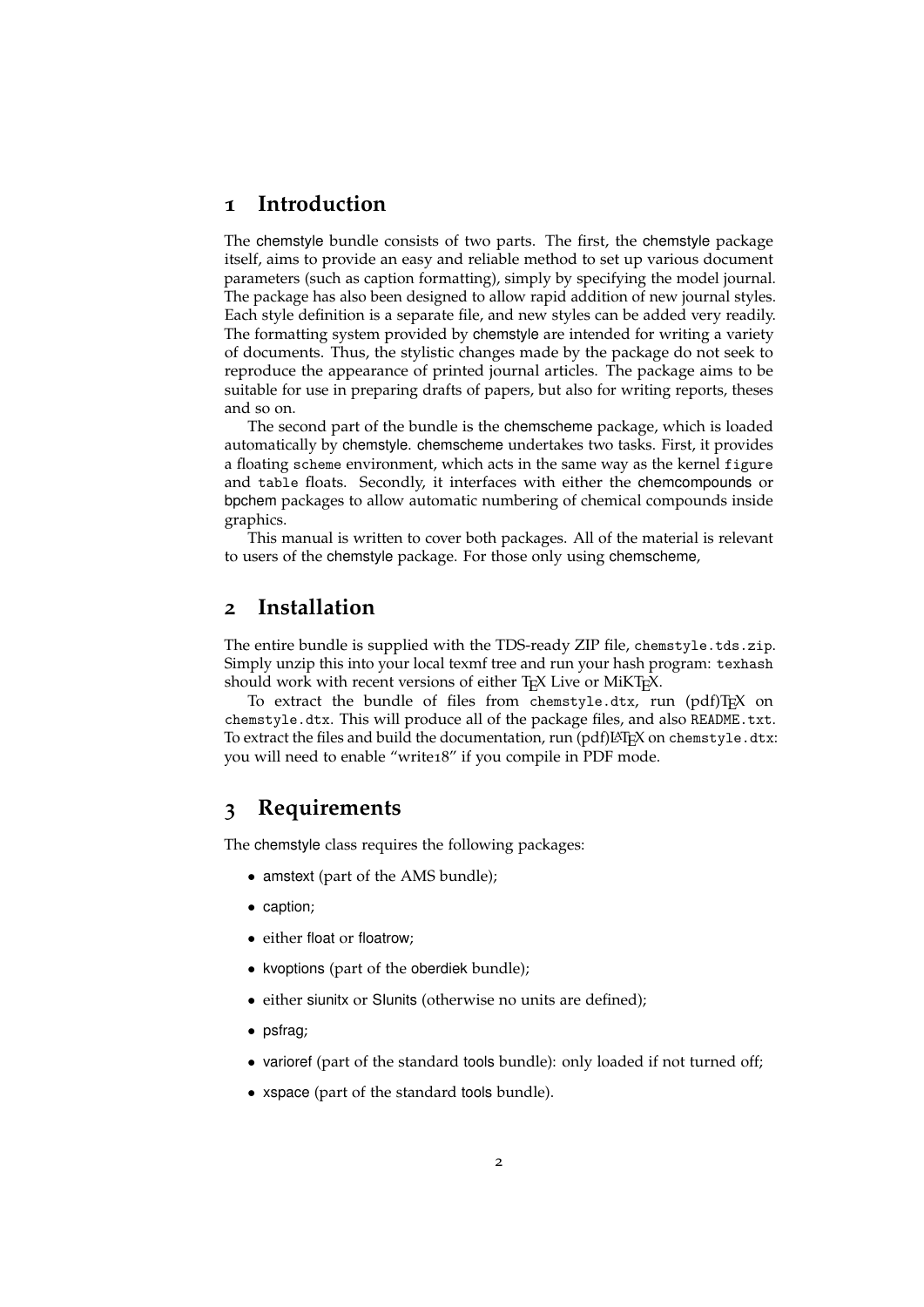These are normally present in the current major T<sub>E</sub>X distributions, but are also available from [The Comprehensive TeX Archive Network.](http://www.ctan.org)

varioref The option varioref can be used to determine whether chemstyle loads the varioref package. For example, users of cleveref will want to turn off loading of varioref using:

\usepackage[varioref=false]{chemstyle}

Users loading hyperref should note that if you want to use \autoref then you should disable loading of varioref, to avoid double labelling of float names!

## <span id="page-2-0"></span>**4 The chemstyle package: tools for chemistry**

The package recognises a number of key–value options when loading. Some of these are also available in the document body, and are described along with the relevant commands. Options which apply to chemscheme can be given when loading chemstyle and will be applied correctly.

journal chemstyle is supplied with a number of configuration files, based on the styles adopted by a number of chemistry journals [\(Table](#page-2-2) 1). A style can be chosen by loading the package with the journal= $\langle$ style</sub> $\rangle$  key.

<span id="page-2-2"></span>

| Option  | Journals using this style              |
|---------|----------------------------------------|
| angew   | Angew. Chem., Chem. Eur. J.            |
| jomc    | J. Organomet. Chem., Coord. Chem. Rev. |
| ic      | Inorg. Chem.                           |
| jacs    | J. Am. Chem. Soc.                      |
| jcp     | J. Phys. Chem. A, J. Phys. Chem. B     |
| orglett | Org. Lett.                             |
| rsc     | Chem. Commun., Org. Biomol. Chem.      |
|         | Dalton Trans.                          |
| tetlett | Tetrahedron, Tetrahedron Lett.         |

| Table 1: Styles provided by chemstyle |
|---------------------------------------|
|---------------------------------------|

\cstsetup Many of the package options can be altered anywhere in the document, using the \cstsetup macro. This accepts a keyval list and processes it as needed.

## <span id="page-2-3"></span><span id="page-2-1"></span>**5 Naming of the references section**

chemstyle alters the naming of the references section of a document. By default, chemstyle alters the value of \bibname or \refname (as appropriate) to the form of words chosen by the target journal for the "References" section.

The "References" naming commands are language-aware, *via* the babel interface. Currently, chemstyle includes appropriate labels for babel languages english, german, french and italian. Other languages can be added if appropriate wordings are provided to the author. The naming system is designed to work correctly with both natbib and biblatex.

notes The package recognises the notes option for controlling how the references section is named. The accepts the values true, false and auto. The Boolean

nonotes notesbefore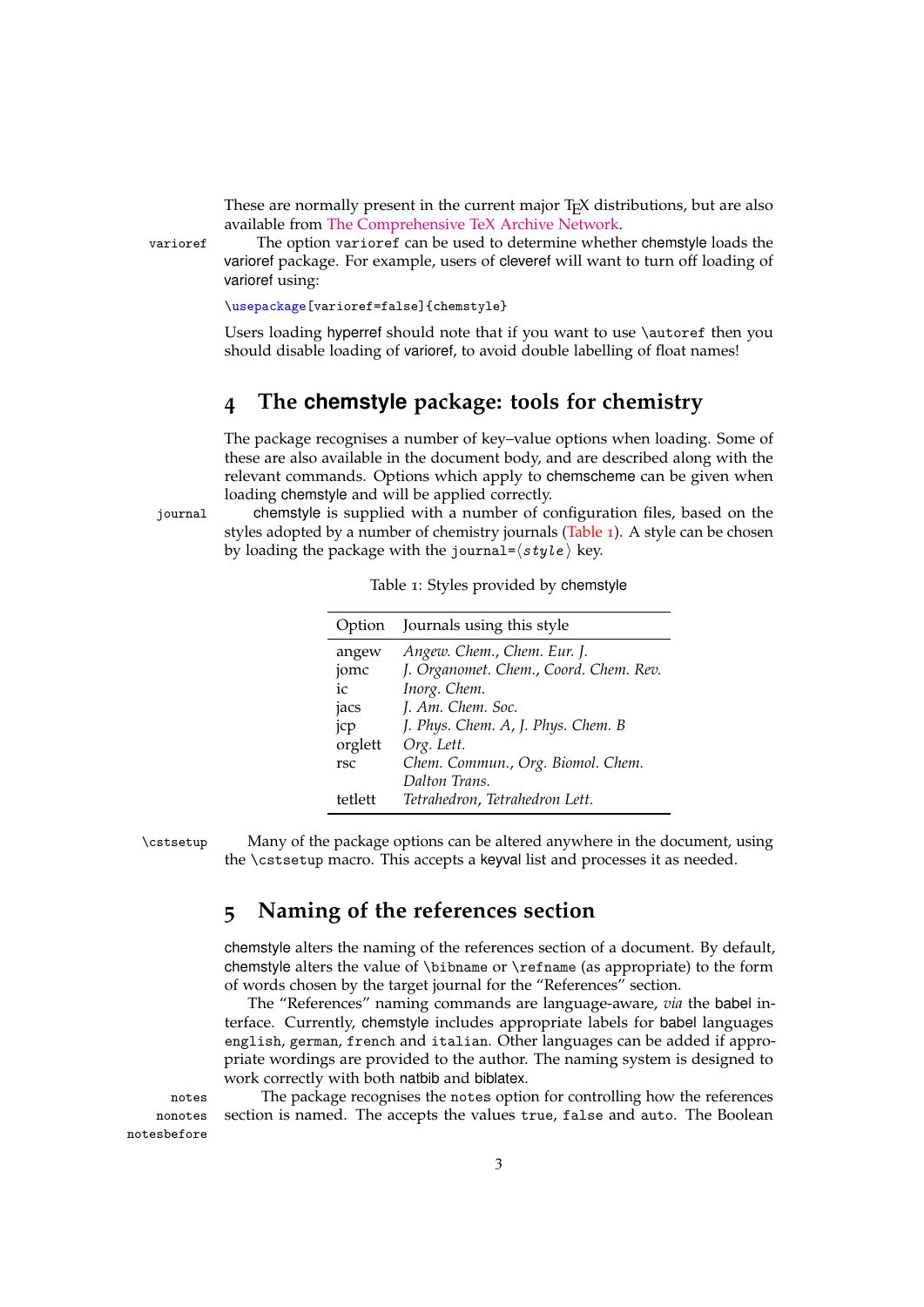values either enable or disable the addition of "Notes and" to the "References" of the section title. The auto option works in conjunction with the notes2bib package. If notes are added, "Notes and" is included in the section title, whereas if no notes are given the section title remains as "References". The nonotes option is equivalent to notes=false. The second option for this area is notesbefore. This takes true and false only, and sets whether "Notes and References" or "References and Notes" is produced.

### <span id="page-3-4"></span><span id="page-3-0"></span>**5.1 Additional units**

\cmc There are a few units which are useful for chemists that are not defined by the \Hz standard unit packages and are created here if necessary.

\molar \Molar \mmHg

| $10 \text{ cm}^3$                      | $\Sigma_{10}({\rm cm})$ |             |
|----------------------------------------|-------------------------|-------------|
| $20$ Hz                                | \SI{20}{\Hz}            | $\setminus$ |
| $30 \,\mathrm{mol} \,\mathrm{dm}^{-3}$ | $\SI{30}{\modar}$       |             |
| 40 M                                   | $\SI{40}{\M{olar}} \ \$ |             |
| $50 \,\mathrm{mmHz}$                   | $\SI{50}{\mm Hg}$       |             |

### <span id="page-3-6"></span><span id="page-3-1"></span>**5.2 The standard state symbol**

\standardstate

Related to the above, but not exactly a unit is the \standardstate command.<sup>[1](#page-3-3)</sup> This generates the tricky \standardstate symbol. The symbol will adapt to local sizing.

```
the standard conditions are indicated: \standardstate\\
Common but not correct:
  $\Delta G_\mathrm{f}^\standardstate$ or
  \Delta G_\mathrm{ff}{\hat{f}}Better:
  $\Delta_\mathrm{f}G^\standardstate$ \\
Sizing:
  $\int^{T_{\mathrm{out}}}_{T^\standardstate}$
the standard conditions are indicated: \leftrightarrowCommon but not correct: \Delta G_f^{\circ} or \Delta G_f^{\circ}Better: Δ<sub>f</sub><sup>G ↔</sup>
Sizing: \int_{T^\circ}^{T_{\rm out}}
```
### <span id="page-3-5"></span><span id="page-3-2"></span>**5.3 Latin phrases**

\latin The various Latin phrases commonly used in chemistry are made available as \etc \eg \ie the obvious commands. By altering the definition of \latin, this allows ready switching from italic to Roman typesetting. Notice that \etc, \ie and \eg are aware of trailing periods, and so doubling-up should not occur.

\etal \invacuo

| some text | $\left\{\lambda\right\}$ |    |
|-----------|--------------------------|----|
| e.g.      | $\left\{ \right.$        |    |
| et al.    | \etal                    | \\ |
| etc.      | \etc                     | \\ |
| i.e.      | \ie                      |    |
| in vacuo  | <b>\invacuo</b>          |    |

<span id="page-3-3"></span> $1$ <sup>1</sup>The \standardstate macro is only defined if the user does not have their own version.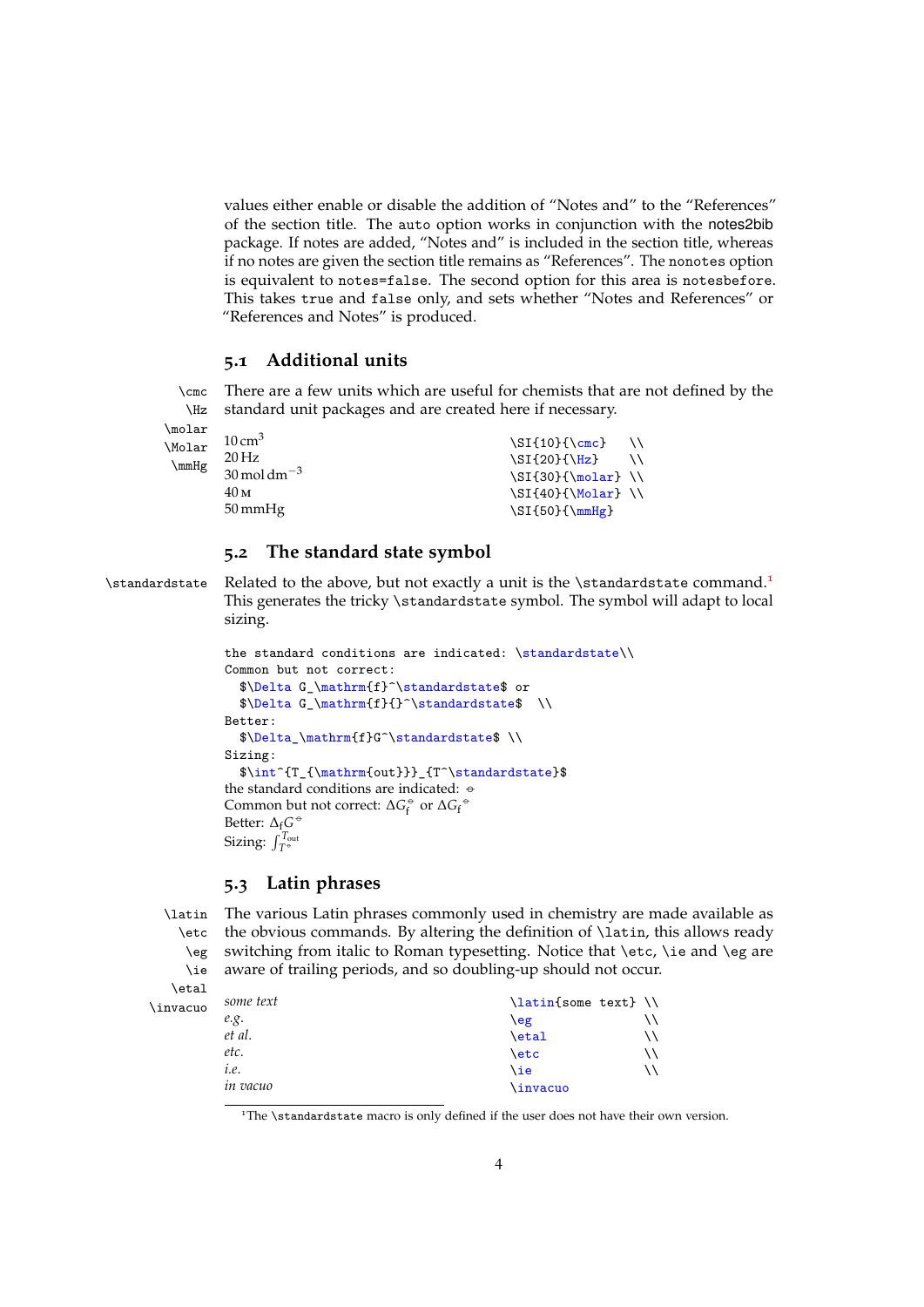abbremph The use of italic for these abbreviations is set by altering the package option abbremph, which takes values true and false.

| et al. i.e. | \etal\\ie\\\              |
|-------------|---------------------------|
| et al. i.e. | \cstsetup{abbremph=false} |
|             | $\eta \$                  |

abbrcomma For American journals, where it is obligatory to follow "*e.g*. " and "*i.e*. " with a comma, the package provides a mechanism for handling this automatically. Thus, when using an appropriate journal style,  $\e$ g,  $\e$ g. and  $\e$ g, will all result in typesetting "*e.g*.,". The Boolean package option abbrcomma controls this.

| e.g. this         | $\left\langle \frac{e}{h} \right\rangle$ |
|-------------------|------------------------------------------|
| <i>i.e.,</i> that | \cstsetup{abbrcomma=true}                |
|                   | \ie that                                 |

The \etc and \etal commands are set up on the assumption that they come at the end of a sentence. Hence the spacing after these will default to an intersentence space. If you desire an inter-word space, use the normal methods

| <i>etc.</i> more text     | $\text{let} \land \text{more text}$ |  |  |
|---------------------------|-------------------------------------|--|--|
| <i>et al</i> . have shown | \etal-have shown                    |  |  |

\tBu

phrases The definitions of all of the phrases are designed not to overwrite any given nophrases by the user *in the preamble*. So, if you have your own \latin macro, it will be used even if you load chemstyle. If you encounter any problems, try loading the package with the nophrases option; this option prevents the package even trying to define any of the phrase macros. The phrases option acts as a complement to nopharses, so that phrases=false is the same as nophrases=true.

### <span id="page-4-1"></span><span id="page-4-0"></span>**5.4 Alkyl radicals**

\nPr There are a few alkyl radicals that come up all of the time. No one seems to \iPr \nBu \iBu \sBu have put these into a package, so they are provided here. As you would expect, \iPr gives *i*-Pr, \iBu gives *i*-Bu and \tBu gives *t*-Bu, and so on. The style of the output depends on the journal style specified; most journals seem to favour one version of the abbreviation.

| The alkyl group could be                           | The alkyl group could be $\setminus$         |
|----------------------------------------------------|----------------------------------------------|
| <i>n</i> -Pr, <i>i</i> -Pr or <i>n</i> -Bu without | $\n\leftarrow \i{r}$ or $\n\leftarrow \i{\}$ |
| affecting the selectivity.                         | affecting the selectivity.                   |

These should also work inside the \ce macro of mhchem when if escaped mode:

```
n-\text{Bu}_2\text{CH}-\text{C}(i-\text{Pr})<sub>3</sub> \ce{$\nBu$2CH-C($\iPr$)3}
```
rademph The appearance of these radical abbreviations is controlled by the package radhyphen radprefix radsuper options rademph, radhyphen, radprefix and radsuper. The journal styles set these automatically, but they can be redefined at any point. The options work as might be expected, and are Boolean switches.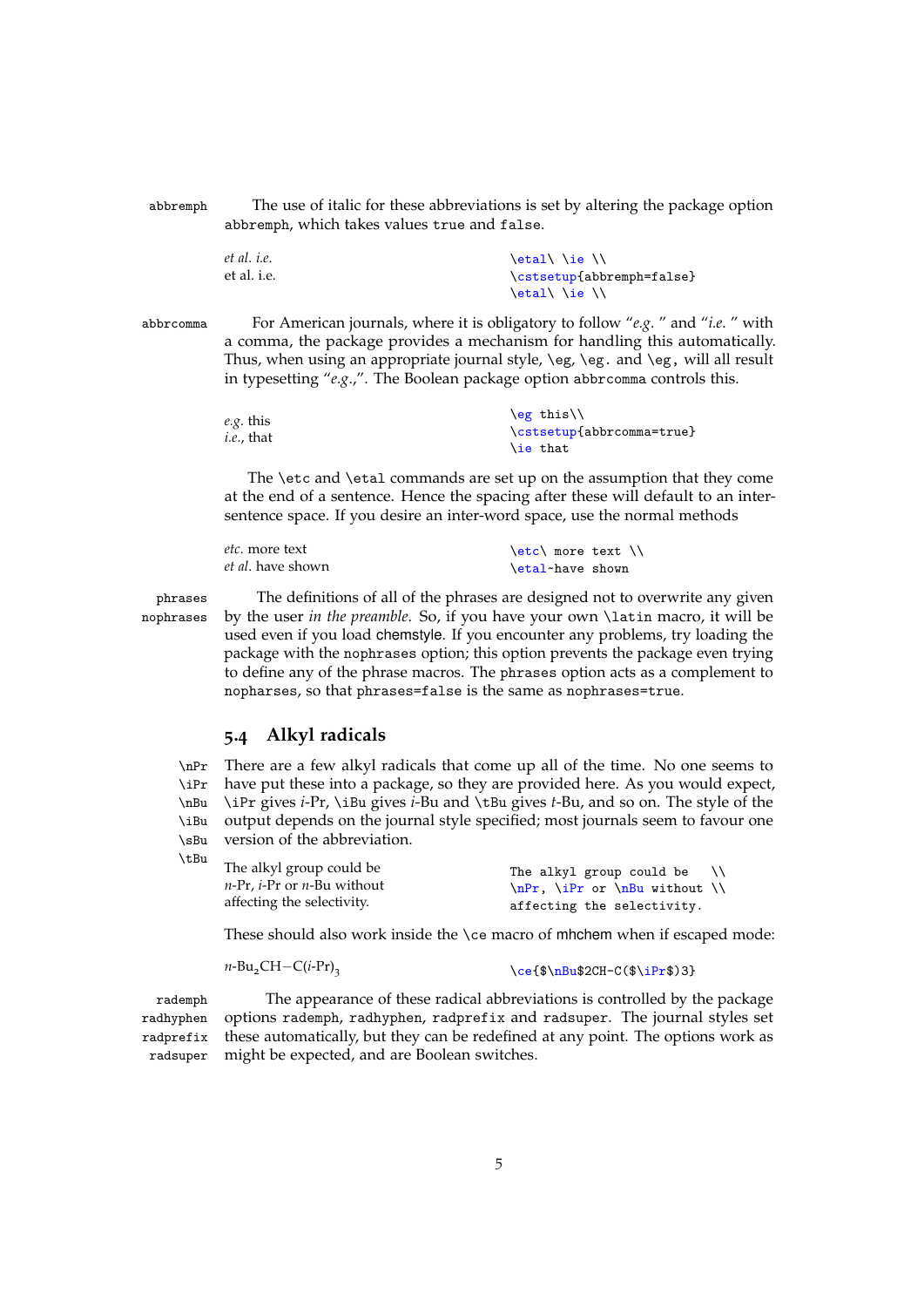```
\cstsetup{
 radhyphen = false,
 radsuper = true}
\iPr \tBu \\
\cstsetup{
 radhyphen = true,
 radsuper = false,
 radprefix = false,
  rademph = false
}
\iBu \sBu
```
\cstsetup{

xspace The package can use xspace to automatically insert space after the alkyl radical macros. This is controlled using the xspace option.

```
Some text i-Pr some more text
Some text i-Prsome more text
                                          xspace = true
                                        }
                                        Some text \iPr some more text\\
                                        \cstsetup{
                                          xspace = false
                                        }
                                        Some text \iPr some more text
```
## <span id="page-5-0"></span>**6 The chemscheme package: graphics for chemistry**

### <span id="page-5-1"></span>**6.1 Floating schemes**

 $i_{\text{Pr}} t_{\text{Rm}}$ Bu-i Bu-s

By default, LATEX defines two float types, figure and table. Synthetic chemists make heavy use of schemes, which need a scheme float type. This is provided by chemscheme, in a manner consistent with the kernel floats.

scheme The package provides a new float type, scheme, accessed in the usual way.

```
\begin{scheme}[ht]
  \includegraphics{scheme-one}
  \caption{A scheme with no compound numbers.}
\end{scheme}
```
<span id="page-5-2"></span>The scheme float is designed to behave in the same way as the standard  $\Delta E$ <sub>F</sub> $X$ 



Scheme 1: A scheme with no compound numbers.

float environments figure and table. Thus schemes will be placed at the top of a page, where possible. As shown in the example, the use of positional modifiers is allowed. Labelling and referencing schemes also follows the LAT<sub>EX</sub> conventions. chemscheme works hard to emulate the document class in use, and so the exact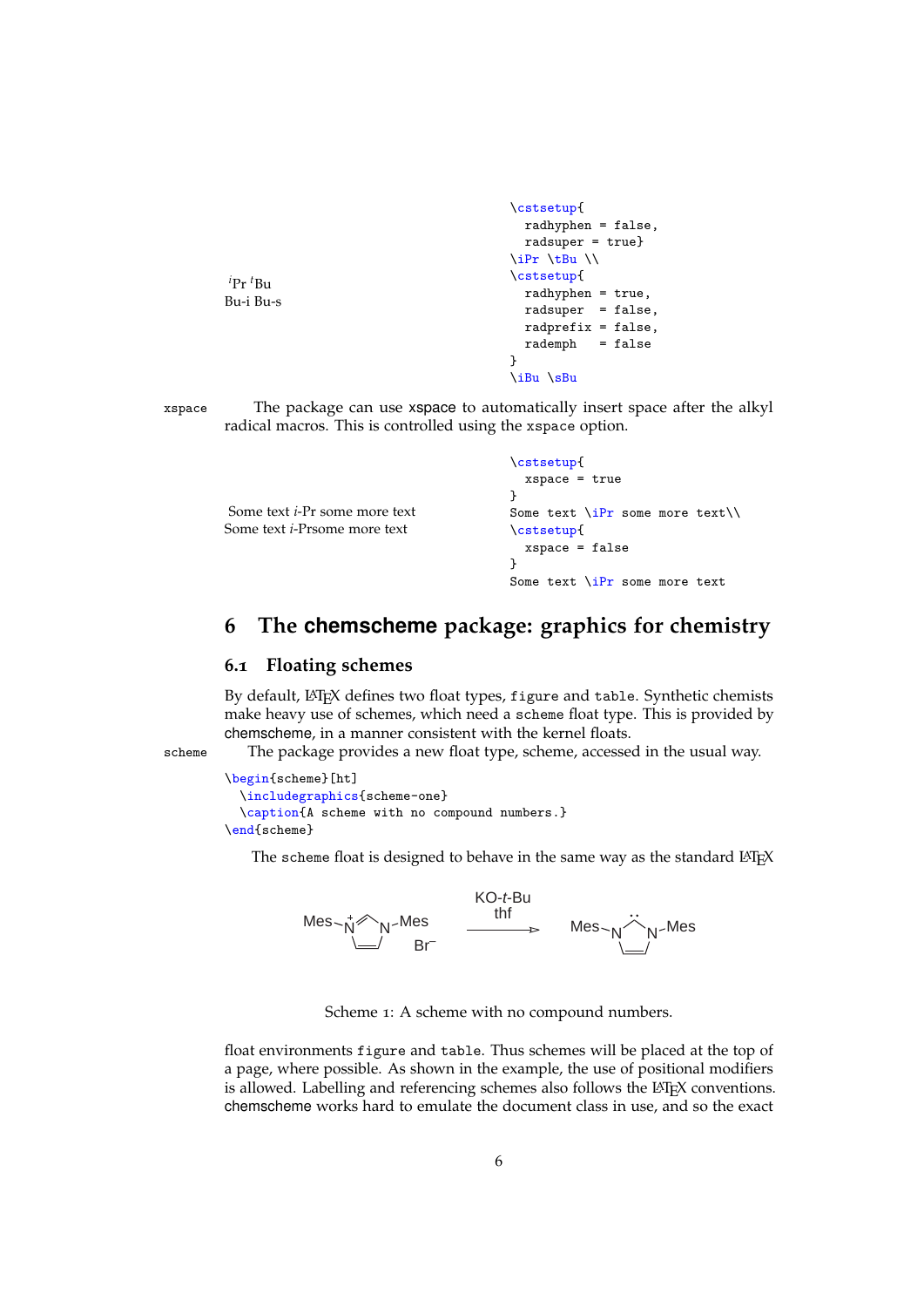<span id="page-6-4"></span>behaviour will depend on whether the standard classes, koma-Script or memoir are being used.

\schemename \schemename contains the text used in scheme captions (by default Scheme). This is used in the same manner as \figurename or \tablename to set up the text used in scheme captions.

```
\renewcommand*{\schemename}{Illustration}
\begin{scheme}[ht]
  \includegraphics{scheme-one}
  \caption{A scheme that is not a Scheme!}
\end{scheme}
```
<span id="page-6-1"></span>

<span id="page-6-3"></span>Illustration 2: A scheme that is not a Scheme!

\listofschemes To match the \listoffigures and \listoftables macros provided by the \listschemename LATEX kernel, chemscheme provides a \listofschemes command. This works in the same way as the kernel commands, with the default text stored in the macro \listschemename. The standard output is illustrated below.

## **List of Schemes**

|        | $2^{\circ}$                                                                |  |
|--------|----------------------------------------------------------------------------|--|
|        | A scheme with temporary compound numbers. 8                                |  |
|        | A scheme with automated compound numbers. 9                                |  |
|        | A scheme with explicitly numbered temporary labels. 9<br>5.                |  |
|        |                                                                            |  |
|        | $7 -$                                                                      |  |
|        |                                                                            |  |
| floats | Which method is used to generate the new float is controlled by the floats |  |

# ignored if not using the memoir class, or if chemstyle is in use.<sup>[2](#page-6-2)</sup>

## <span id="page-6-0"></span>**6.2 Reference numbers in graphics**

There are a number of packages available for tracking compound reference numbers. The two with the most up to date and comprehensive features are bpchem and chemcompounds. Both allow in-text numbering to be handled automatically. However, neither will allow the use of these numbers directly in schemes, figures, *etc*. Both leave it to the user to manually adapt schemes to match any changes in numbering.

option, which recognises float, floatrow and memoir. The memoir option is

<span id="page-6-2"></span><sup>&</sup>lt;sup>2</sup> memoir is not capable of some of the float manipulation needed by chemstyle.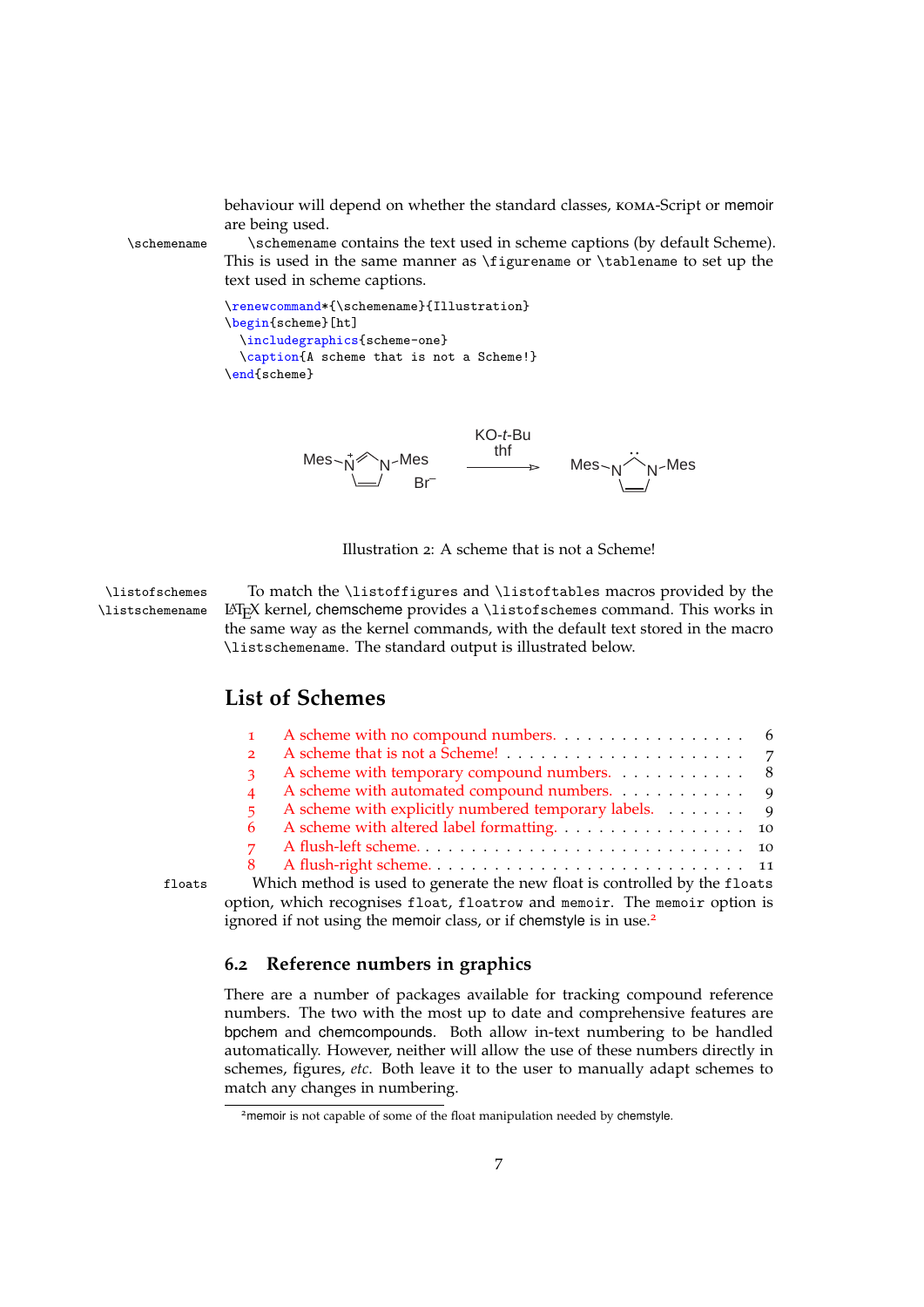The chemscheme package provides a mechanism for rectifying this issue. The package makes use of the psfrag package, which means that it can only directly produce DVI output (using  $\Delta T$ <sub>EX</sub>). However, direct PDF output using pdf $\Delta T$ <sub>EX</sub> is possible: see Section [10](#page-12-0). However, it *will not work* with XeTeX as the underlying psfrag package does not with XeTeX.

Getting automated numbers into schemes is a two step procedure. In the first step, schemes (or other graphics) should be prepared as normal and saved as encapsulated postscript (EPS) files. The most popular chemistry drawing package, ChemDraw, is able to do this from the Save As ... dialogue. The positions where the auto-labels should be have to be marked in the EPS file. The marker should consist of an "indicator" that the text is to be replaced, followed by a reference number or letter. For automated substitution, the "indicator" text should be the same in all graphics.

<span id="page-7-1"></span>

\schemeref In the second step, the command \schemeref is used to indicate the mapping of the temporary markers to the automatically-managed numbering. The syntax of the command is \chemschemeref  $[\langle temp\text{-}marker \rangle]\{ \langle label \rangle\}$ , where *(temp-marker)* is the marker used in the graphic, and *{label}* is the name assigned to the compound by the user. By default, chemscheme will assume that  $\langle temp-market \rangle$  consists of the marker plus a number, beginning at 1 and incrementing by 1 for each additional structure inside one float. Each replacement requires a separate \chemschemeref, all of which should appear before the relevant \includegraphics command.

> An example will make usage clearer. In the example used in this document, the starting material is given label IMesHCl and the product is called IMes. As is shown in the next example, in the EPS file these are labelled TMP1 and TMP2, respectively. The automated package defaults are used.

```
\begin{scheme}[ht]
  \includegraphics{scheme-two}
  \caption{A scheme with temporary compound numbers.}
\end{scheme}
\begin{scheme}[ht]
  \schemeref{IMesHCl}
  \schemeref{IMes}
  \includegraphics{scheme-two}
  \caption{A scheme with automated compound numbers.}
\end{scheme}
```
<span id="page-7-0"></span>If the marker text is given as an optional argument to \schemeref, it must





include the entire text to be matched.

```
\begin{scheme}[ht]
 \schemeref[TMP1]{IMesHCl}
```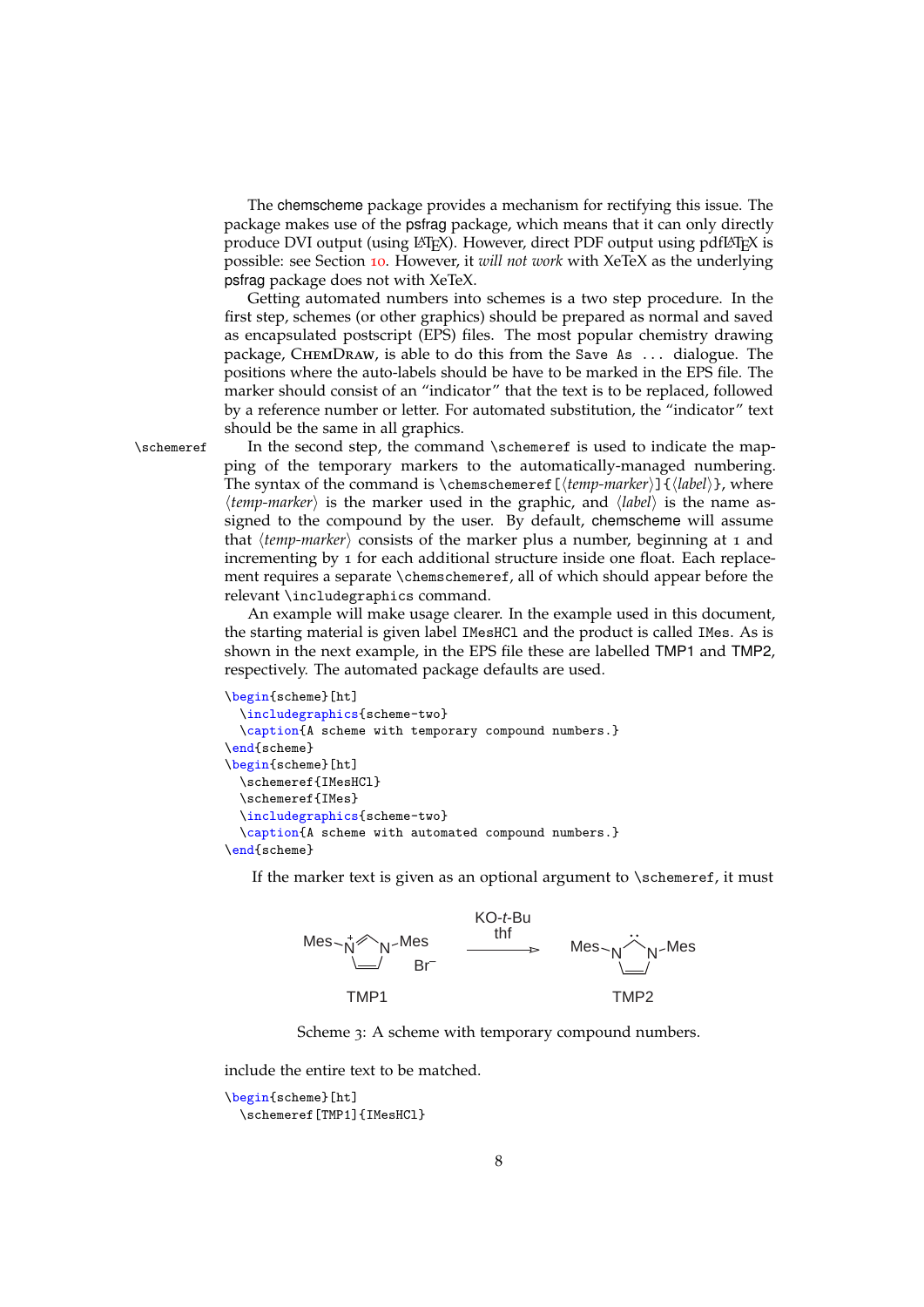<span id="page-8-0"></span>

Scheme 4: A scheme with automated compound numbers.

```
\schemeref[TMP2]{IMes}
 \includegraphics{scheme-two}
 \caption{A scheme with explicitly numbered temporary labels.}
\end{scheme}
```
<span id="page-8-1"></span>Notice that the new label is centred on the middle of the temporary marker, with



Scheme 5: A scheme with explicitly numbered temporary labels.

<span id="page-8-3"></span><span id="page-8-2"></span>the same baseline. This should allow the user to obtain good alignment of labels and structures.

```
\schemerefmarker When using automatic substitution mode, the "marker" text to be searched
                  for is stored as \schemerefmarker, which has default value TMP. Thus the graph-
                  ics should contain labels TMP1, TMP2, etc. The value can be changed using
                  \renewcommand*.
\schemerefformat The format of chemical references is controlled by the underlying package,
                  bpchem or chemcompounds. However, it is useful to be able to specify additional
                  formatting for schemes. By default, chemscheme formats all reference numbers
                  in a sans serif font. This is controlled by \schemerefformat.
                  % This needs the color or xcolor package loaded
                  \renewcommand*{\schemerefformat}{%
                    \color{magenta}\textit
                  }%
```

```
\begin{scheme}[ht]
 \schemeref{IMesHCl}
 \schemeref{IMes}
 \includegraphics{scheme-two}
  \caption{A scheme with altered label formatting.}
\end{scheme}
```
<span id="page-8-4"></span>\schemerefsub The bpchem package allows tracking of sub-labels (**1a**, **1b**, *etc.*). To allow use of these in schemes, the \schemerefsub command is provided. This takes an additional argument {*{sub-label}}*, which is used to generate the appropriate text. When used with chemcompounds, this command will gobble its arguments and issue a warning; no substitution will take place.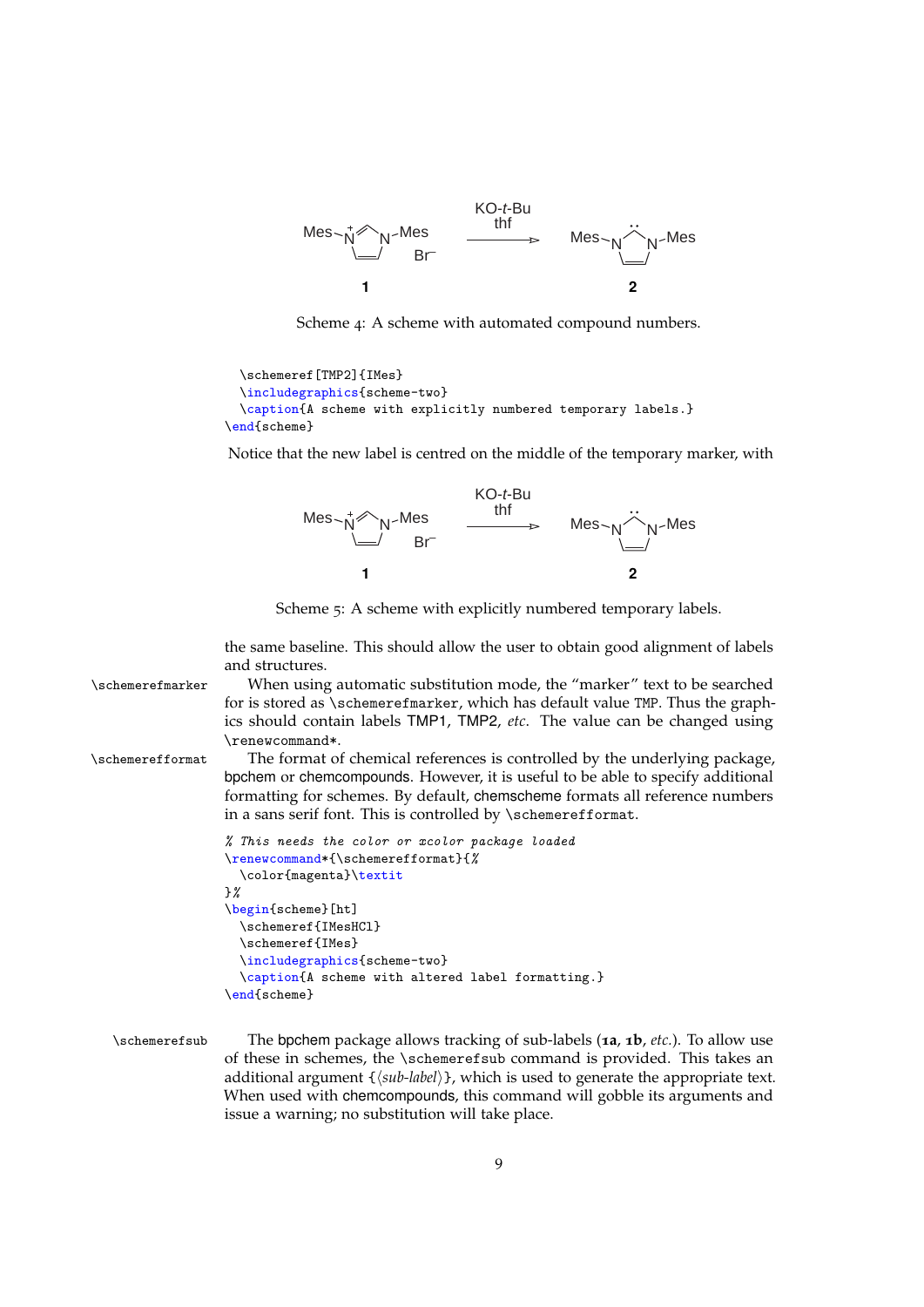<span id="page-9-1"></span>

Scheme 6: A scheme with altered label formatting.

tracking The choice of using chemcompounds or bpchem can be made by giving the key–value option tracking= $\langle package \rangle$  when loading chemscheme. This recognises the values bpchem and chemcompounds, with the later as the default.

## <span id="page-9-3"></span><span id="page-9-0"></span>**7 Horizontal positioning of all floats**

\floatcontentscenter \floatcontentsleft \floatcontentsright

\floatcontentscentre The LATEX default is to position all float contents flush-left. There is no "hook" provided to alter this. The chemscheme package therefore provides commands to align all float contents automatically. As the macro names make clear, \floatcontentscentre will make all floats centred (for users speaking U.S. English, the alternative spelling \floatcontentscenter is also available). The default behaviour is restored using the command \floatcontentsleft. Finally, \floatcontentsright is provided for use if needed. Notice that the float positioning commands should be given *outside* floating environments, and apply to all subsequent floats.

```
\floatcontentsleft
\begin{scheme}[ht]
  \includegraphics{scheme-one}
  \caption{A flush-left scheme.}
\end{scheme}
\floatcontentsright
\begin{scheme}[ht]
 \includegraphics{scheme-one}
 \caption{A flush-right scheme.}
\end{scheme}
\floatcontentscentre
```
<span id="page-9-2"></span>

Scheme 7: A flush-left scheme.

It is important to note that the positioning mechanism used here relies on a low-level hack of the LATEX kernel. This has been tested with the standard LATEX classes, the memoir class and the koma-Script bundled. Other document classes may not give the desired behaviour.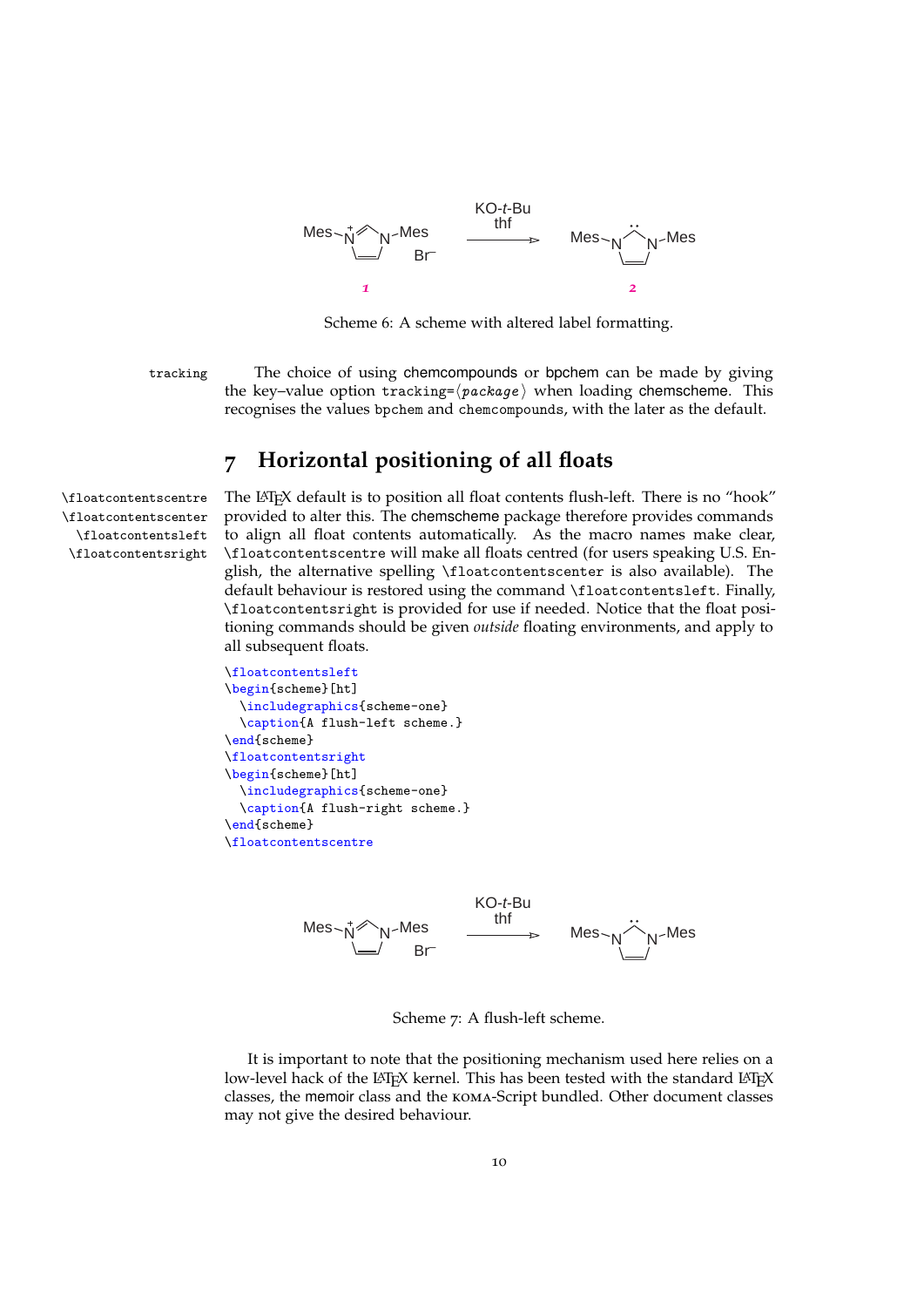<span id="page-10-4"></span>

Scheme 8: A flush-right scheme.

### <span id="page-10-0"></span>**8 Some thoughts on generating chemical schemes**

### <span id="page-10-1"></span>**8.1 Overview**

There are a number of ways of generating the graphical content of schemes. The choice of method will depend on what is available to the user, and how complex the schemes desired are. In this section, an overview of several approaches is given. $3$  The package author, who is a research worker in a university, favours using ChemDraw as it is regarded by many synthetic chemists as the best tool for this job. However, this is clearly overkill for users requiring a single diagram on a one-off basis. ChemDraw is also a commercial package running only under Windows and MacOS X. The following is necessarily somewhat brief and selective.

### <span id="page-10-2"></span>**8.2 Macro-based methods**

At the most basic, a chemical scheme is simply a collection of lines and symbols, as with any vector diagram. Hence, it is possible to construct schemes directly using packages such as PSTricks or pgf/Ti*k*z. This is a complex method, and cannot be recommended for anyone except the very experienced and brave.

At a more practical level, there are two packages available which allow typesetting of chemical structures in TEX, using specialised commands: XyMTEX and ppchTEX. Recent versions of the XyMTEX package have not been made available on CTAN, and the version held there is therefore considered to be obsolete. On the other hand, the ppchTEX system, developed originally for ConTEXt, is available. Both systems suffer from the lack of chemical logic in the input: it is very hard to tell from the code what is being represented. Drawing items such as "curly arrows", or making subtle alterations to positioning, is very challenging in purely macro-based systems. For these reasons, it is usually much more sensible to examine the available graphical methods.

### <span id="page-10-3"></span>**8.3 Graphical methods**

Moving to graphical systems, there is no reason that general-purpose vector drawing packages cannot be used for schemes. There are obviously several commercial (CorelDraw, Adobe Illustrator, *etc*.) and freeware (for example the gimp) drawing packages that can be used in this way. Simply rings and lines can easily be constructed, although in general-purpose programs the user has to watch that all bonds are the same length.

<span id="page-10-5"></span><sup>3</sup>Thanks to Norwid-R. Behrnd for suggesting this section and giving a number of useful examples and tips.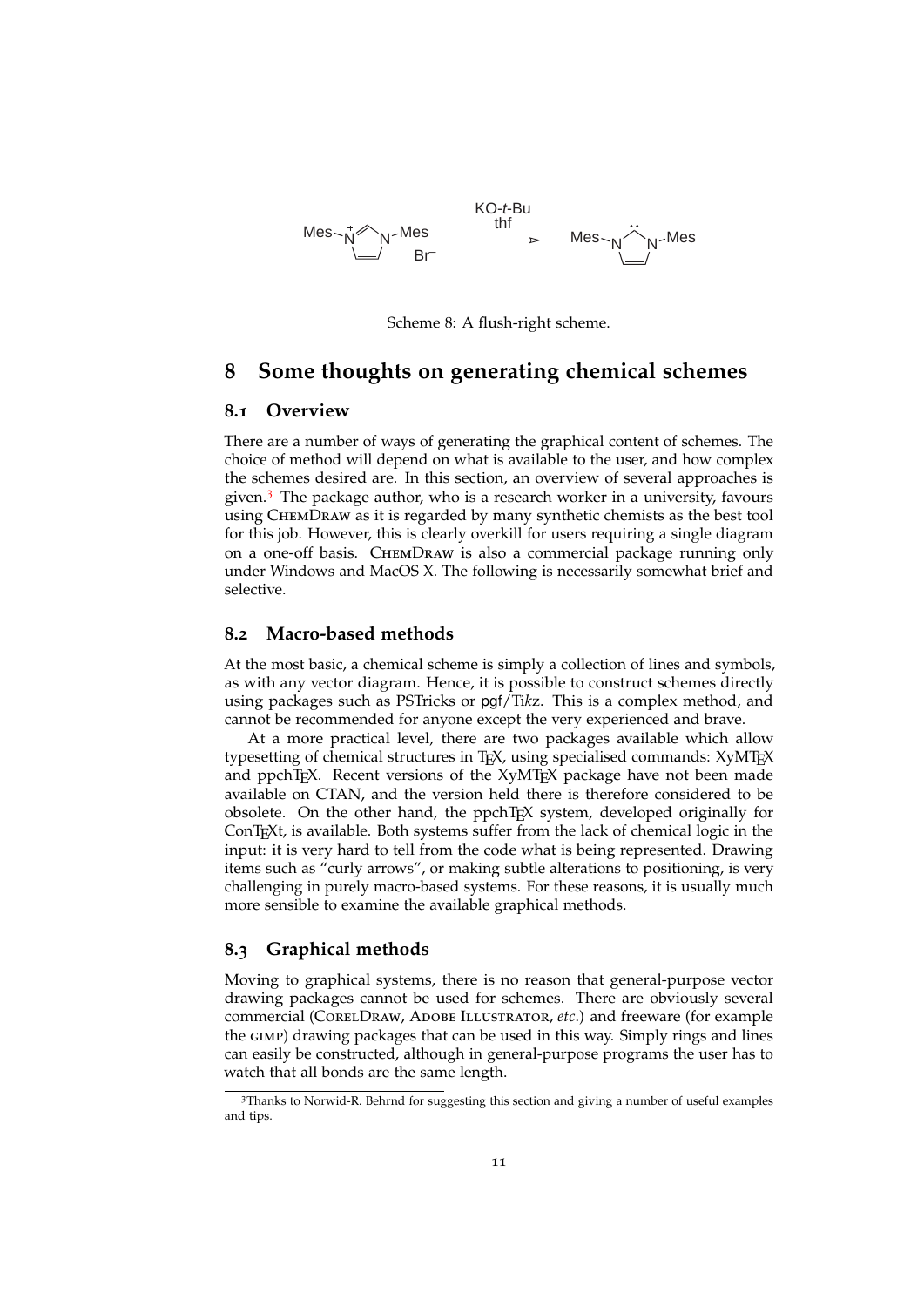For producing a large number of complex schemes, the particular abilities of dedicated software become a necessity. As well as the already-mentioned ChemDraw, programs such as ISIS Draw and ChemSketch are available free for personal use;<sup>[4](#page-11-3)</sup> these programs are all Windows specific. In the open-source arena, there are a number of packages such as XDRAWCHEM and BKCHEM, which offer cross-platform functionality. The differences between the various packages are in the ease of use, and ability to generate well-formatted output (for example, aligning structures). A more recent addition to this group of packages is the cross-platform ChemDoodle, which look promising but is not free in any sense.

One which deserves mention for the  $T_{F}X$  user is  $T_{p}X$ . This is a general purpose Windows graphics program specifically aimed at producing T<sub>E</sub>X-friendly output (such as PSTricks and Ti*k*z code) from a graphical interface. TpX can accept clipboard data from other programs, so can be used to produce EPS files from programs which do not have native export facilities (such as ISIS Draw).

## <span id="page-11-0"></span>**9 Additional information**

### <span id="page-11-1"></span>**9.1 Interactions with other packages**

chemstyle and chemscheme are designed to avoid, as far as possible, clashes with other packages. The standard packages graphicx and varioref are used by the bundle. If you need to load these with specific options, this needs to be done *before* loading chemstyle (or chemscheme).

### <span id="page-11-2"></span>**9.2 Captions above floats**

The scheme float type is generated using either the float or floatrow package. This has the side-effect that the placement of captions for floats does not depended on where the \caption command comes inside the floating environment.<sup>[5](#page-11-4)</sup> If you wish to alter the placement of captions, the mechanism of the underlying package will be needed. There are some subtle differences between the two: although floatrow provides the float macros, they are not all 100 % compatible. This document is compiled using floatrow, and so to fix the position of captions the following code is appropriate.

```
\begin{table}[ht]
 \fbox{First float contents}
  \caption{A caption below the float contents in the source.}
\end{table}
\floatsetup[table]{style=plain}
\begin{table}[ht]
  \fbox{Second float contents}
  \caption{A second caption below the float contents in the source.}
\end{table}
```
Using the float package, the same effect is achieved using:

\begin{table}[ht] \fbox{First float contents}

<span id="page-11-4"></span><span id="page-11-3"></span><sup>4</sup>"Free" as in without charge, not as in open source.

<sup>5</sup>Normally this is a good thing.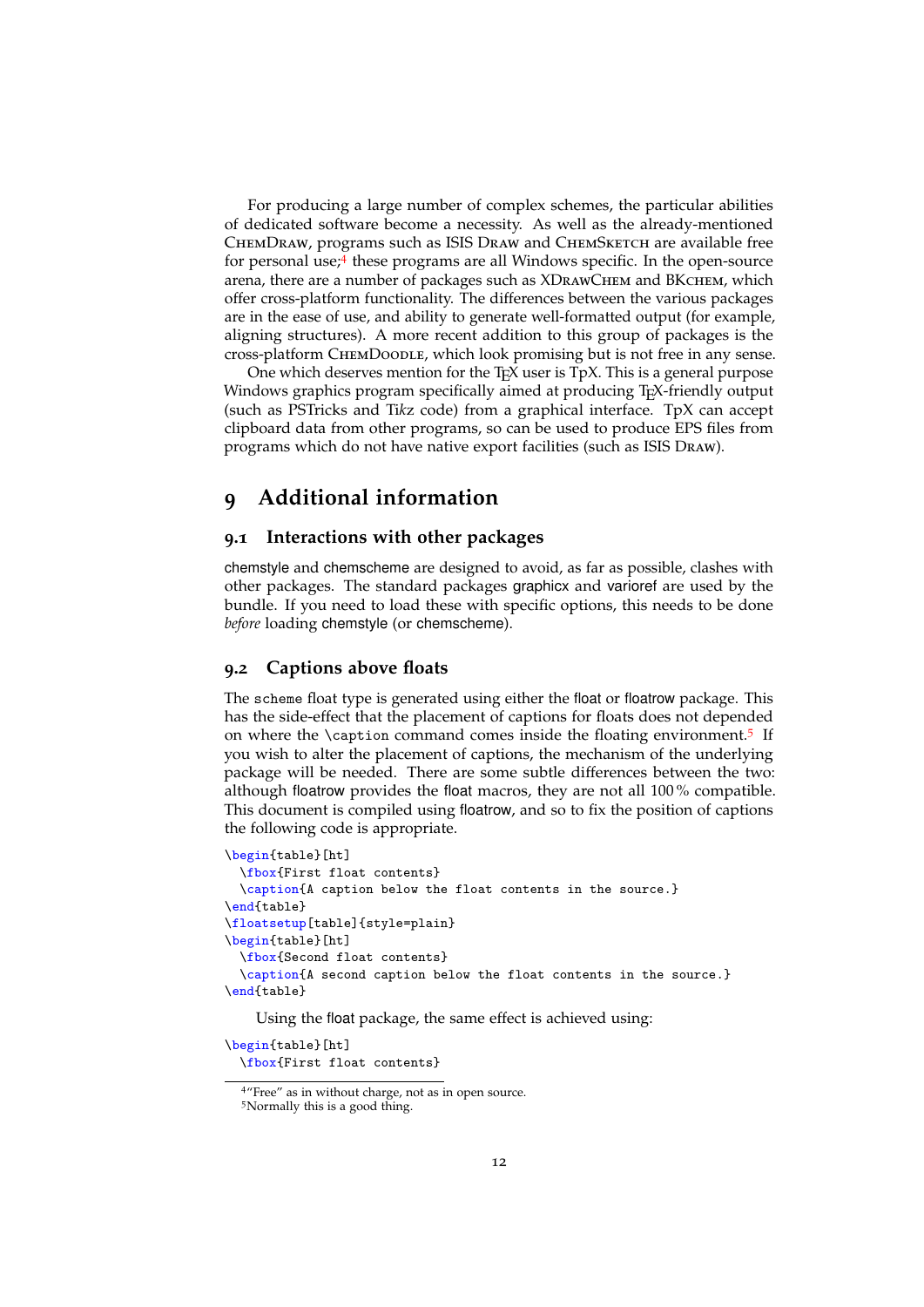Table 2: A caption below the float contents in the source.

### First float contents

Second float contents

Table 3: A second caption below the float contents in the source.

```
\caption{A caption below the float contents in the source.}
\end{table}
\floatstyle{plain}
\restylefloat{table}
\begin{table}[ht]
  \fbox{Second float contents}
  \caption{A second caption below the float contents in the source.}
\end{table}
```
## <span id="page-12-0"></span>**10 A demonstration file**

This is a simple demonstration file for using the chemstyle package. By using the auto-pst-pdf package, it is possible to use EPS graphics with pdfl<sup>ATEX</sup>.

```
_1 \langle*demo\rangle2 \documentclass[a4paper]{article}
3 \usepackage[T1]{fontenc} % Modern font encoding
4 \usepackage[runs=2]{auto-pst-pdf} % Use EPS graphics with pdfLaTeX
5 \usepackage{booktabs} % Better table layouts
6 \usepackage[journal=rsc]{chemstyle} % Of course!
7 \usepackage{geometry} % Easy page layout
8 \usepackage{lmodern} % Use Latin Modern fonts
9 \usepackage[version=3]{mhchem} % Formula subscripts using \ce{}
10 \begin{document}
11 \end{document}
12 \langle /deno \rangle
```
<span id="page-12-3"></span>

### <span id="page-12-1"></span>**11 Change History**

| V1.0                                    | v2.0f                                 |
|-----------------------------------------|---------------------------------------|
| General: Initial release of package . 1 | General: Detect use of achemso class  |
| V2.0a                                   | and abort loading of chemstyle        |
| General: New varioref option  2         | and chemscheme $\dots\dots\dots\dots$ |

## <span id="page-12-2"></span>**12 Index**

Numbers written in italic refer to the page where the corresponding entry is described; numbers underlined refer to the code line of the definition; numbers in roman refer to the code lines where the entry is used.

```
A
abbrcomma (option) . . . . 4
                              abbremph (option) . . . . . 4
                                           13
```